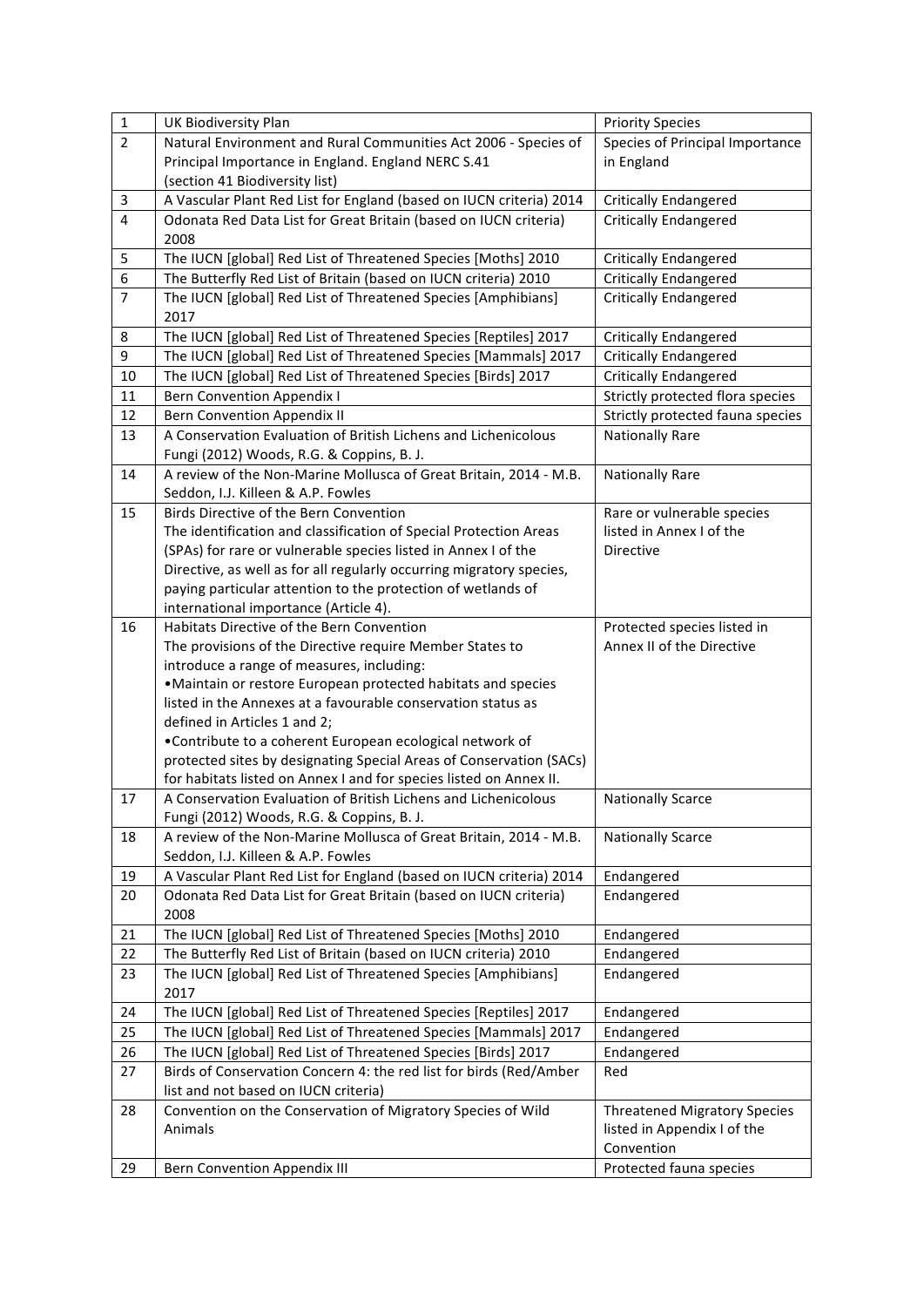| 30 | A Vascular Plant Red List for England (based on IUCN criteria) 2014                                         | Vulnerable                                                |
|----|-------------------------------------------------------------------------------------------------------------|-----------------------------------------------------------|
| 31 | Odonata Red Data List for Great Britain (based on IUCN criteria)                                            | Vulnerable                                                |
|    | 2008                                                                                                        |                                                           |
| 32 | The IUCN [global] Red List of Threatened Species [Moths] 2010                                               | Vulnerable                                                |
| 33 | The Butterfly Red List of Britain (based on IUCN criteria) 2010                                             | Vulnerable                                                |
| 34 | The IUCN [global] Red List of Threatened Species [Amphibians]<br>2017                                       | Vulnerable                                                |
| 35 | The IUCN [global] Red List of Threatened Species [Reptiles] 2017                                            | Vulnerable                                                |
| 36 | The IUCN [global] Red List of Threatened Species [Mammals] 2017                                             | Vulnerable                                                |
| 37 | The IUCN [global] Red List of Threatened Species [Birds] 2017                                               | Vulnerable                                                |
| 38 | Birds of Conservation Concern 4: the red list for birds (Red/Amber<br>list and not based on IUCN criteria)  | Amber                                                     |
| 39 | A review of the Non-Marine Mollusca of Great Britain, 2014 - M.B.<br>Seddon, I.J. Killeen & A.P. Fowles     | Near Threatened                                           |
| 40 | A Conservation Evaluation of British Lichens and Lichenicolous<br>Fungi (2012) Woods, R.G. & Coppins, B. J. | Near Threatened                                           |
| 41 | A Vascular Plant Red List for England 2014                                                                  | <b>Near Threatened</b>                                    |
| 42 | Odonata Red Data List for Great Britain (based on IUCN criteria)<br>2008                                    | Near Threatened                                           |
| 43 | The IUCN [global] Red List of Threatened Species [Moths] 2010                                               | Near Threatened                                           |
| 44 | The Butterfly Red List of Britain (based on IUCN criteria) 2010                                             | Near Threatened                                           |
| 45 | The IUCN [global] Red List of Threatened Species [Amphibians]<br>2017                                       | Near Threatened                                           |
| 46 | The IUCN [global] Red List of Threatened Species [Reptiles] 2017                                            | Near Threatened                                           |
| 47 | The IUCN [global] Red List of Threatened Species [Mammals] 2017                                             | <b>Near Threatened</b>                                    |
| 48 | The IUCN [global] Red List of Threatened Species [Birds] 2017                                               | <b>Near Threatened</b>                                    |
| 49 | Convention on the Conservation of Migratory Species of Wild                                                 | <b>Migratory Species requiring</b>                        |
|    | Animals                                                                                                     | international cooperation                                 |
|    |                                                                                                             | listed in Appendix II of the                              |
|    |                                                                                                             | Convention                                                |
| 50 | Convention on the Conservation of Migratory Species of Wild                                                 | Listed in the Agreement on the                            |
|    | Animals - Agreement on the Conservation of Populations of                                                   | Conservation of Populations of                            |
|    | European Bats (EUROBATS)                                                                                    | European Bats (EUROBATS)                                  |
| 51 | Convention on the Conservation of Migratory Species of Wild                                                 | Waterbird Species to Which                                |
|    | Animals - Agreement on the Conservation of African-Eurasian                                                 | the Agreement Applies                                     |
|    | Migratory Waterbirds (AEWA)                                                                                 |                                                           |
| 52 | Wildlife and Countryside Act (1981 as amended)                                                              | Animals which are Protected                               |
|    | Schedule 5                                                                                                  |                                                           |
| 53 | Wildlife and Countryside Act (1981 as amended)                                                              | Plants which are Protected                                |
|    | Schedule 8<br>Birds Directive of the Bern Convention                                                        |                                                           |
| 54 | The maintenance of the populations of all wild bird species across                                          | Listed in Article 2 of the Birds<br>Directive of the Bern |
|    | their natural range (Article 2) with the encouragement of various                                           | Convention                                                |
|    | activities to that end (Article 3)                                                                          |                                                           |
| 55 | <b>CITES</b>                                                                                                | Species on the Checklist of                               |
|    | Convention on International Trade in Endangered Species of Wild                                             | <b>CITES</b>                                              |
|    | <b>Fauna and Flora</b>                                                                                      |                                                           |
| 56 | A Vascular Plant Red List for England (based on IUCN criteria) 2014                                         | Lower risk - least concern                                |
| 57 | Odonata Red Data List for Great Britain (based on IUCN criteria)                                            | Lower risk - least concern                                |
|    | 2008                                                                                                        |                                                           |
| 58 | The IUCN [global] Red List of Threatened Species [Moths] 2010                                               | Lower risk - least concern                                |
| 59 | The Butterfly Red List of Britain (based on IUCN criteria) 2010                                             | Lower risk - least concern                                |
| 60 | The IUCN [global] Red List of Threatened Species [Amphibians]                                               | Lower risk - least concern                                |
|    | 2017                                                                                                        |                                                           |
| 61 | The IUCN [global] Red List of Threatened Species [Reptiles] 2017                                            | Lower risk - least concern                                |